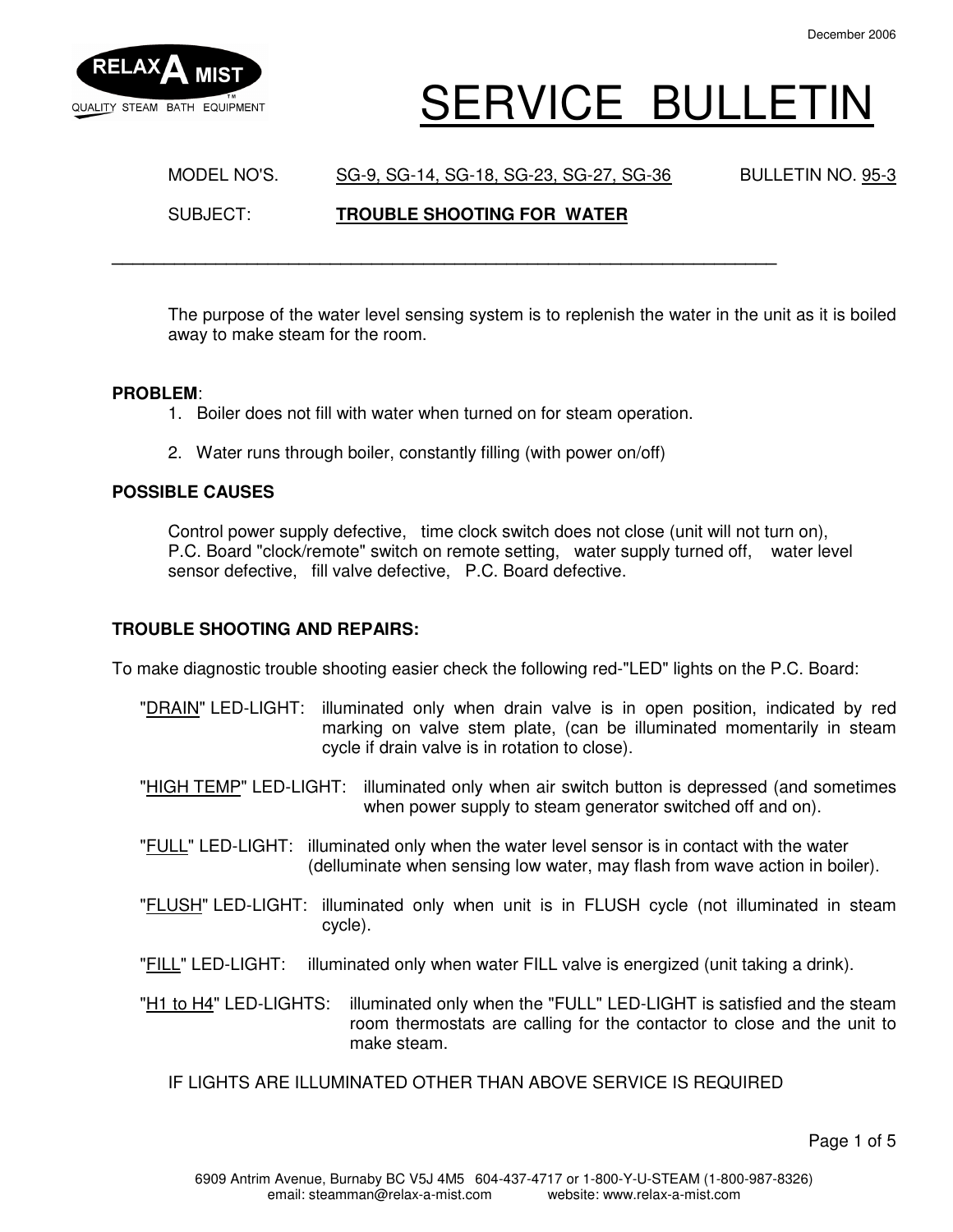## **TROUBLE SHOOTING FOR WATER** BULLETIN NO. 95-3

- 1. Quick check remove cover from the low voltage control side of main electrical box, and identify the red LEDS.
- 2. Quick check symptom water valve closed water does not enter boiler full light on remove JB-1 plug and LED light goes out on P.C. Board - repair / replace probe - LED light stays on - repair / replace P.C. Board
- 3. Quick check symptom water valve closed water runs through boiler full light on fill light out - turn off power supply to steam generator - water does not stop - replace / repair fill valve
- 4. Quick check symptom water valve closed no water enters full light off repair / replace P.C. Board
- 5. Quick check symptom water valve closed water runs through boiler full light on check flush valve is not defective and water passing through valve
- 6. Quick Check symptom water valve stays energized water runs through boiler check full light off - remove JB-1 plug and jump together the 2 terminal pins on P.C. Board - full light on, water stops - repair / replace probe
- 7. Quick check symptom water valve stays energized water runs through boiler full light on repair / replace P.C. Board

## IF THE ABOVE SCENARIOS AND CONDITIONS DO NOT DESCRIBE YOUR PROBLEM, FURTHER TESTING AS LISTED BELOW MAY BE REQUIRED.

 1. Check the 2 glass 3AMP fuses protecting the primary side of the transformer. If the fuses are good, the voltage across them agrees with the voltage on the product label and the transformer appears to be in good condition, then carry on and check the output (secondary side) of the transformer.

 If the fuses are blown, check for visual deterioration and/or the fuses continually blowing. If this is the case, the transformer or the wiring on the primary side may need replacing.

- 2. Check the voltages on the secondary side of the transformer. There are 5 wires connected to a white plug JB-4 on the top right of the circuit board (the secondary side of the transformer power supply). Starting from the top, the wire colors are: blue pin #1, yellow pin #2, blue pin #3, brown pin #4, brown pin #5. The voltages should be approximately as follows:
	- i) Across the 2 brown wires 24VAC
	- ii) Across the 2 blue wires 24VAC
	- iii) Across the yellow and either blue wires 11 VAC/16 VAC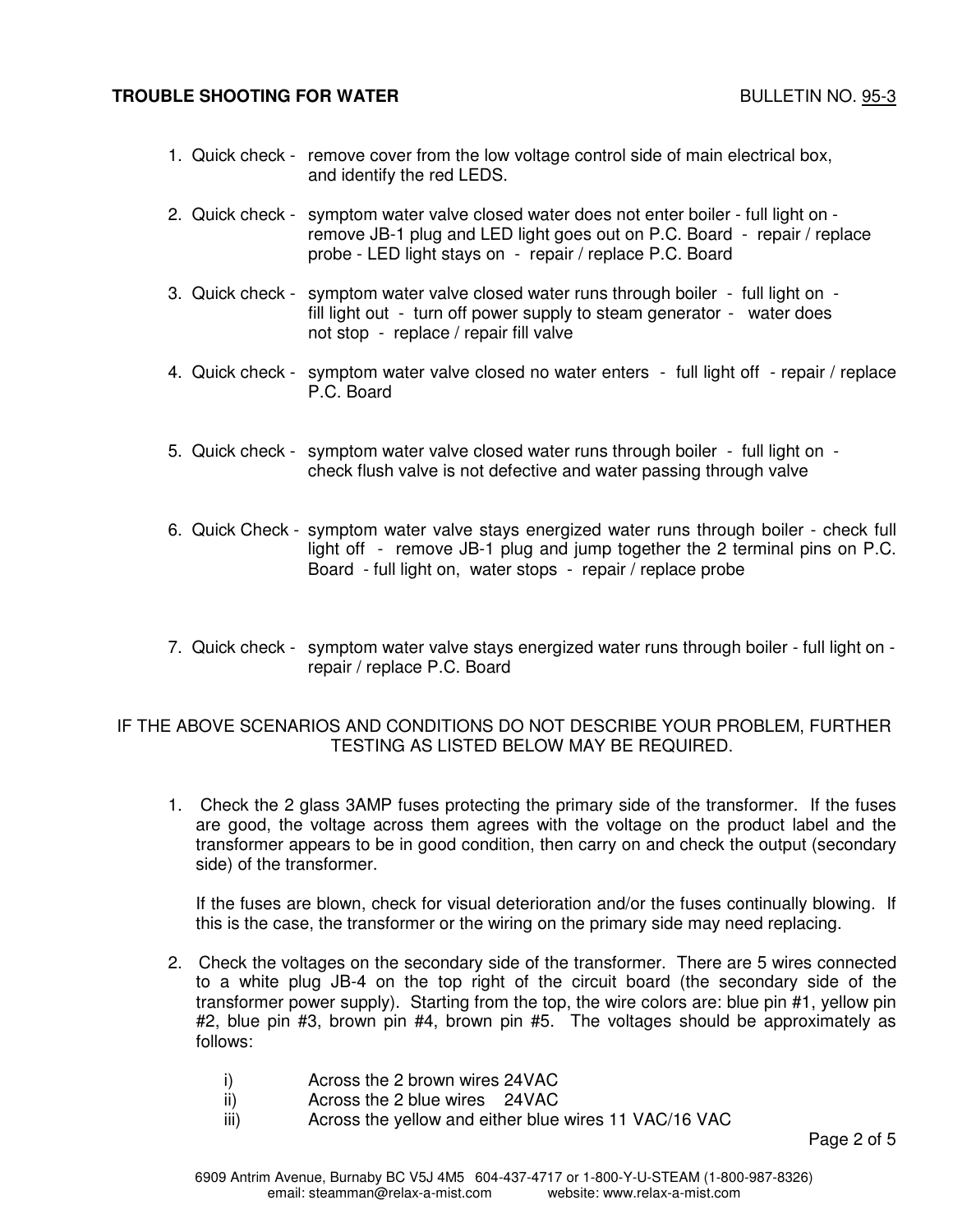Depending on the voltage supplied to the steam generator, the voltages listed above may vary 1 or 2 volts higher than shown.

If the transformer's secondary output does not meet the above standards and the primary input has the correct voltage, the transformer is faulty and should be replaced.

Once it has been determined that the transformer output is correct check the 3 glass fuses on the top right of the circuit board to make sure they are not burnt or damaged. Check their voltage as follows:

| Right fuse  | lower end to ground | 24VAC |
|-------------|---------------------|-------|
| Middle fuse | lower end to ground | 16VAC |
| Left fuse   | upper end to ground | 24VAC |

 Should any of these voltages not be the same as or very close to the above, the fuse/s must be replaced.

## CAUTION: CONTINUALLY BURNING OF ABOVE FUSE/S CHECK YOUR FIELD WIRING CONNECTIONS

Make sure the switch on the time clock, (located on the right of the clock hands) is in the "clock" position (the "clock" automatic position is: white knob in the center of its sliding path). This will turn the unit on to the steam cycle if the trippers (on the outside ring) are set to the outside and the time is properly adjusted. The other 2 positions on the switch are: top of its sliding path MANUAL ON (steam cycle only), and bottom of its sliding path MANUAL OFF (flush cycle only).

Check the "clock/remote" switch on the P.C. Board. It should be set on CLOCK (button to left side) unless your unit is being controlled by a remote device (computer, or manual remote switch). Switching the "clock/remote" switch to remote (button to right side) with no field controls connected will energize the flush cycle and it will not return to steam cycle. To energize steam cycle jump across the 2 field connection terminals marked remote (located above time clock). CAUTION: DO NOT CYCLE CLOCK REMOTE SWITCH CIRCUIT.

Remove the plug in JB-1 (it has a blue wire pin #1 on top and a white wire pin #2 on the bottom) and the full light should deilluminate. At the same time, the fill light will illuminate and the fill valve will energize (open) to allow water to enter the boiler.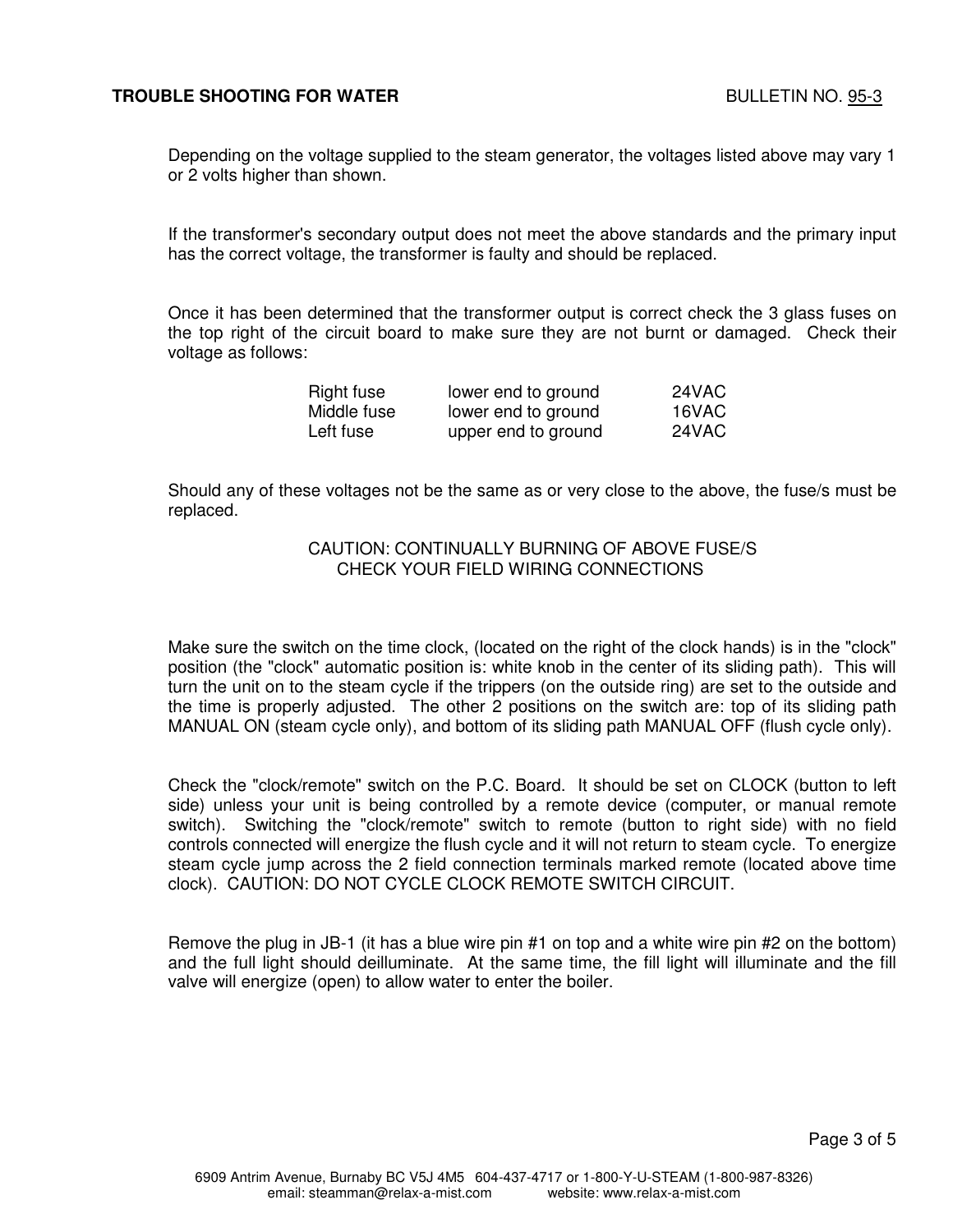## **TROUBLE SHOOTING FOR WATER BULLETIN NO. 95-3**

If it does not open, both the time clock and the circuit board should be checked as outlined below:

If the valve did not open, before replacing the plugin JB-1 on to the circuit board, open the manual drain valve to lower the water level (if there is any water) and check to make sure that there is no continuity Not less than 250k from the blue probe wire on JB-1 to ground (no water in boiler). If there is any continuity at all, replace the probe and wire assembly. Close the manual drain valve.

The 3 wires from the time clock are connected to the plugin on JB-3. The wire colors are from left to right as follows: white-(pin 5), brown-(pin 4), brown-(pin 3), yellow-(pin 2), white/red-stripe- (pin 1). Turn off the power supply to the steam generator, remove the 2 screws (top right and lower left) and the upper and lower external cover of the time clock. Check for the following voltages as follows:

| clock terminal - 1 - | 24VAC to ground | white red striped wire |
|----------------------|-----------------|------------------------|
| clock terminal - 2 - | 0VAC to ground  | yellow wire            |
| clock terminal - 3 - | 24VAC to ground | brown wire             |
| clock terminal - 4 - | 24VAC to ground | brown wire             |
| clock terminal - 5 - | 0VAC to ground  | white wire             |

Should any of these voltages not be the same as or very close to the above, turn off the power supply to the steam generator, remove the check for continuity between the plugin (JB-3) and the time clock terminals as follows:

|                      | clock terminal $-1 -$ to plugin terminal pin $-3 -$ brown wire |
|----------------------|----------------------------------------------------------------|
| clock terminal - 1 - | to clock terminal - 3 -                                        |
| clock terminal - 2 - | to plugin terminal pin - 5 - white wire                        |
| clock terminal - 4 - | to plugin terminal pin - 2 - yellow wire                       |

Check for continuity between remote switch field connection terminals and the plug in JB-3.

| remote switch terminal - SW -   | to plugin terminal pin - 1 - white red striped wire |
|---------------------------------|-----------------------------------------------------|
| remote switch terminal - 24VAC- | to plugin terminal pin - 4 - brown wire             |

If no continuity is found, carefully try to insert the wire deeper into the plug socket. This may be done (after removing the black wire retainer) with a very small ended screw driver (CAUTION: DO NOT PUSH AGAINST THE P.C. BOARD). If continuity is found to be OK and there is still not the correct voltage present on all wires the time clock circuit may be defective and the P.C. Board should be removed for repair.

Page 4 of 5